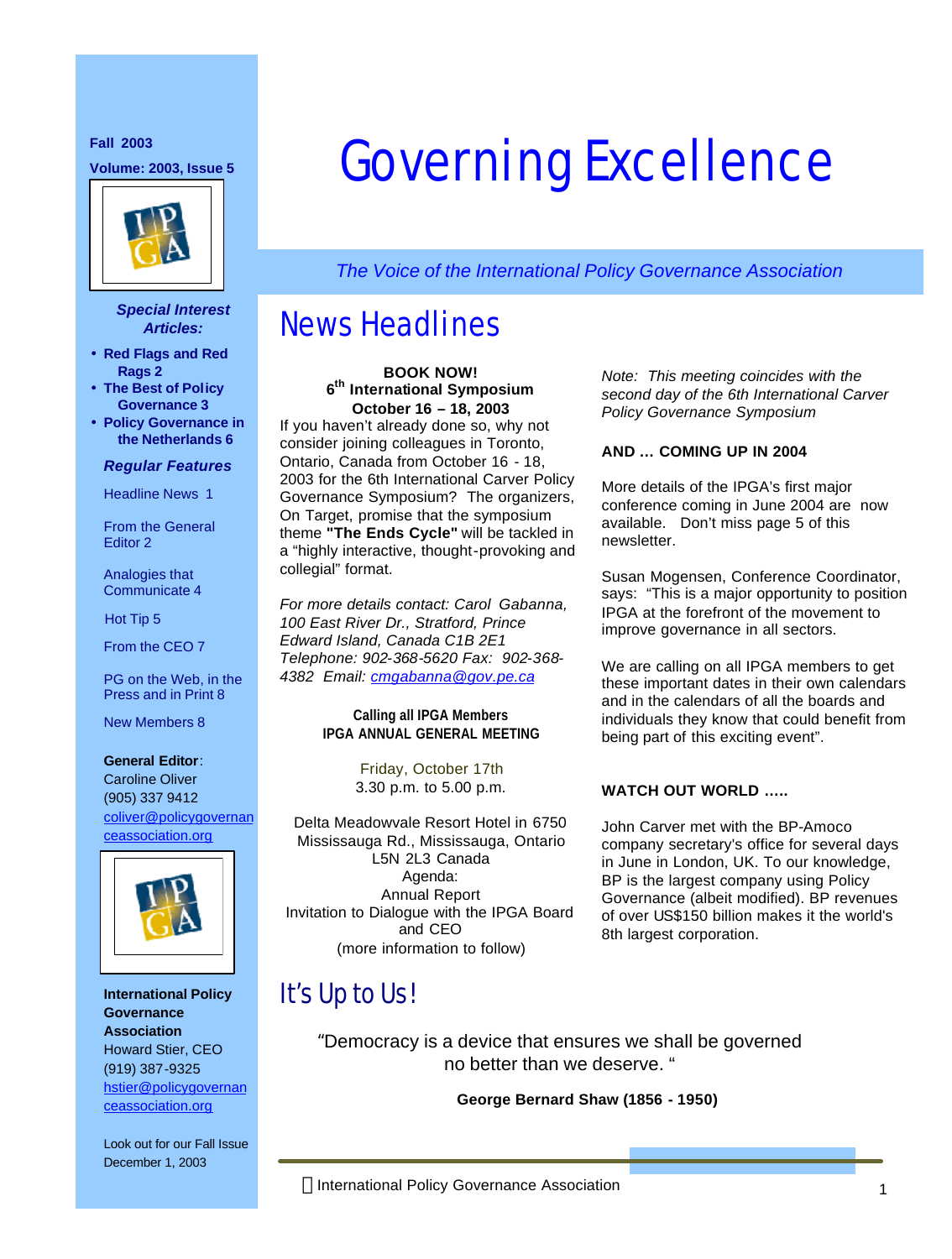# Governance Excellence

## Page 2 of 8



# And Another Thing ……. From the General Editor

Did you hear that Eliot Did you hear that Eliot<br>Spitzer, New York State Attorney General and unofficial policeman of Wall Street, is now fixing his eyes on the financial accountability of nonprofits?

Apparently he is going to propose legislation that calls for nonprofit CEO's to certify financial reports and the adequacy of internal controls at the organization. Nonprofits would also be required to demonstrate the independence of audit committees. The proposed

legislation would affect New York State registered nonprofits with annual revenue of at least \$250,000, but could have repercussions across the nation.

New rules, same old paradigm - on which more follows below.

#### **Red Flags and Red Rags**

You will be familiar with the term "Red Flag" meaning a warning signal. How about this for a red flag, signalling the dangers inherent in the old paradigm in which the CEO, rather than the board, is king?:

"*Let me draw upon my experience at Enron. I will look specifically at our governance procedures, which reflect what I, as CEO, expect of a board and of our corporation"*

*Kenneth Lay, writing in a publication arising from a 1999 conference on corporate governance ethics at Houston's University of St Thomas.*

You may not be so familiar with the term "Red Rags" – meaning provocations – as in "a red rag to a bull". (Apparently bulls are actually colour blind … but I digress.)

Here are a couple of IPGA members responding to recent red rags, the first of which was a brief reference in one chapter of an Industry Canada Primer for Directors that suggested Policy Governance might open a board to legal jeopardy:

"*When any corporation, charitable or otherwise, operating in Canada fully implements the Policy Governanceâ system by establishing reasonable and reasonably detailed policies of the types noted earlier, its board has fulfilled the full spectrum of legal obligations imposed upon its directors. The board itself and the individual directors will have taken steps far beyond the legal minimum required for boards and directors.*

*In fact, on a comparative basis, such boards and directors will be far ahead of the vast majority of corporations, even those in the world of commerce, in observing their respective legal and moral obligations sometimes described by the shorthand "due diligence".*

*Richard M. Biery, President of The Broadbaker Group, Missouri and Hugh M. Kelly Q.C. of Miller Thomson LLP in Toronto writing in the April 2003 issue of the Canadian Council of Christian Charities .*

The second red rag, this time responded to by John Carver, came in an American School Board Journal article which refers to "merely developing a structure of policies" and "policy governance" in the same breath:

 *"Policy Governance® is a registered service mark with a defined meaning, one extensively described in the literature—and the meaning is not what Mr. Eadie ascribes to it. So he has either incorrectly used a term clearly defined in the literature with a specific set of precepts that he then inaccurately describes or he has painted all of some class of methods he calls "policy governance" with the same brush. (The wording of his example suggests the former.) In either event, either his usage or his information is incorrect.."*

*John Carver responding to "High-Impact Governing: Overseeing Superintendent Performance is One Key to An Effective Leadership Team," by Doug Eadie July 2003 American School Board Journal.*

*New rules, same old paradigm*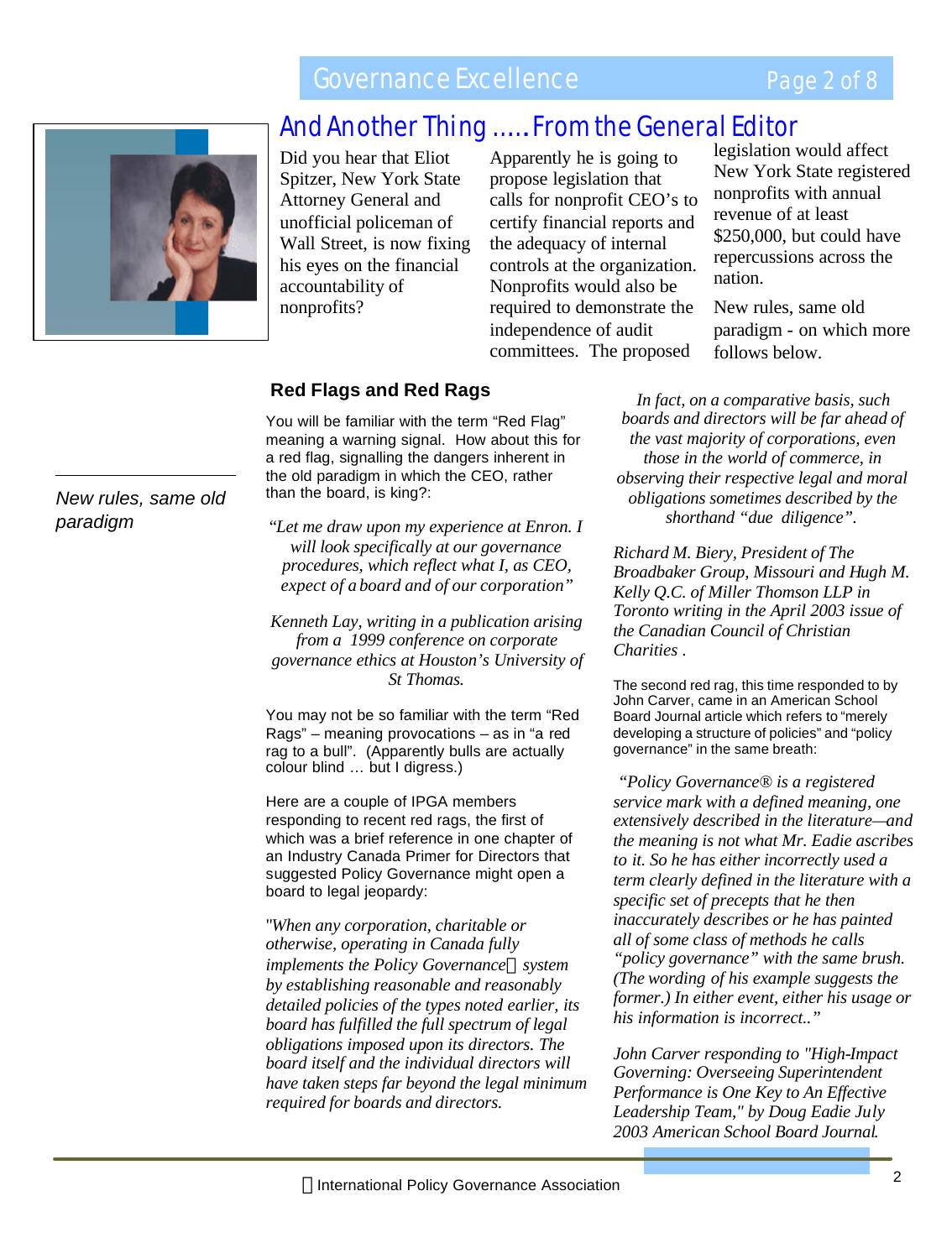

*Jim Burns Board Vice-President*

#### **AIDS New Brunswick** is a

provincial not-for-profit organization committed to facilitating community-based responses to the issues of HIV/AIDS. Its aim is to promote and support the health and well-being of persons living with and affected by HIV/AIDS and to reduce the spread of HIV/AIDS in New Brunswick, Canada.

Responsible for the overall operation and direction of the organization is a volunteer board of directors. Through out its history it has benefited from the intelligence, talents and skills of the many volunteers that have acted in various capacities for the Board. Because of this dedication and the exceptional work of the executive directors and staff that the organization has employed, AIDS New Brunswick has become a model of success for AIDS Service Organizations in Canada.

Despite the success, the Board in 1999 was aware of governance issues that needed to be addressed. The role of the executive director versus that of the board needed clarification. Was the Board to be a "working board" actively involved in the business of the organization or strictly a policy board? What were the roles of the staff and Board officers? A Board governance committee was



**The Best of Policy Governance** 

established to review the matter and recommended the adoption of the Carver Model of Board Governance. The proposal was presented to the Board along with explanatory information on the implications that it would have on the work of the organization. The recommendation was unanimously accepted by the Board.

It was recognized that training of Board Members was needed and significant Board meeting time was dedicated to providing members with the necessary background to understand the concepts of a policy board. As highlighted in a Board evaluation conducted in 2001-2 this training need was seen as on-going and continues today as new members arrive and old members seek a better understanding of their role and how it relates to the organization. The level of understanding is high and with constant vigilance informs the decisions of the Board.

For some, the biggest challenge has been to recognize the distinction between policy level involvement in the organization and the hands-on approaches of the past. The Board members involved come with a passionate view of the issues and it can be a challenge to limit their involvement to policy direction. However, the transformation to a purely policy board has been surprisingly smooth.

The biggest benefit is having a clear understanding of the various roles of the individuals involved with the organization. Board time, freed of the day to day operational issues of the work of the organization, can focus on the "bigger" issues such as future direction and evaluation and better adapt to the changing environment in which it exists. The staff can benefit from clear direction and the freedom of effective delegation and better accountability. Reporting lines are clear – staff report to the Executive Director and the Executive Director reports to the Board. It has also contributed to a clear committee structure with a distinction being drawn between board committees and program committees that report through the Executive Director.

The experience has been very positive for AIDS New Brunswick. The clarity of the model could enhance the governance in most organizations. Training and education of Board and Staff in the model is the key to success.

With this model in place AIDS New Brunswick is well equipped to respond the challenges of the future.

*You can find out more about Aids New Brunswick at www.aidsnb.com*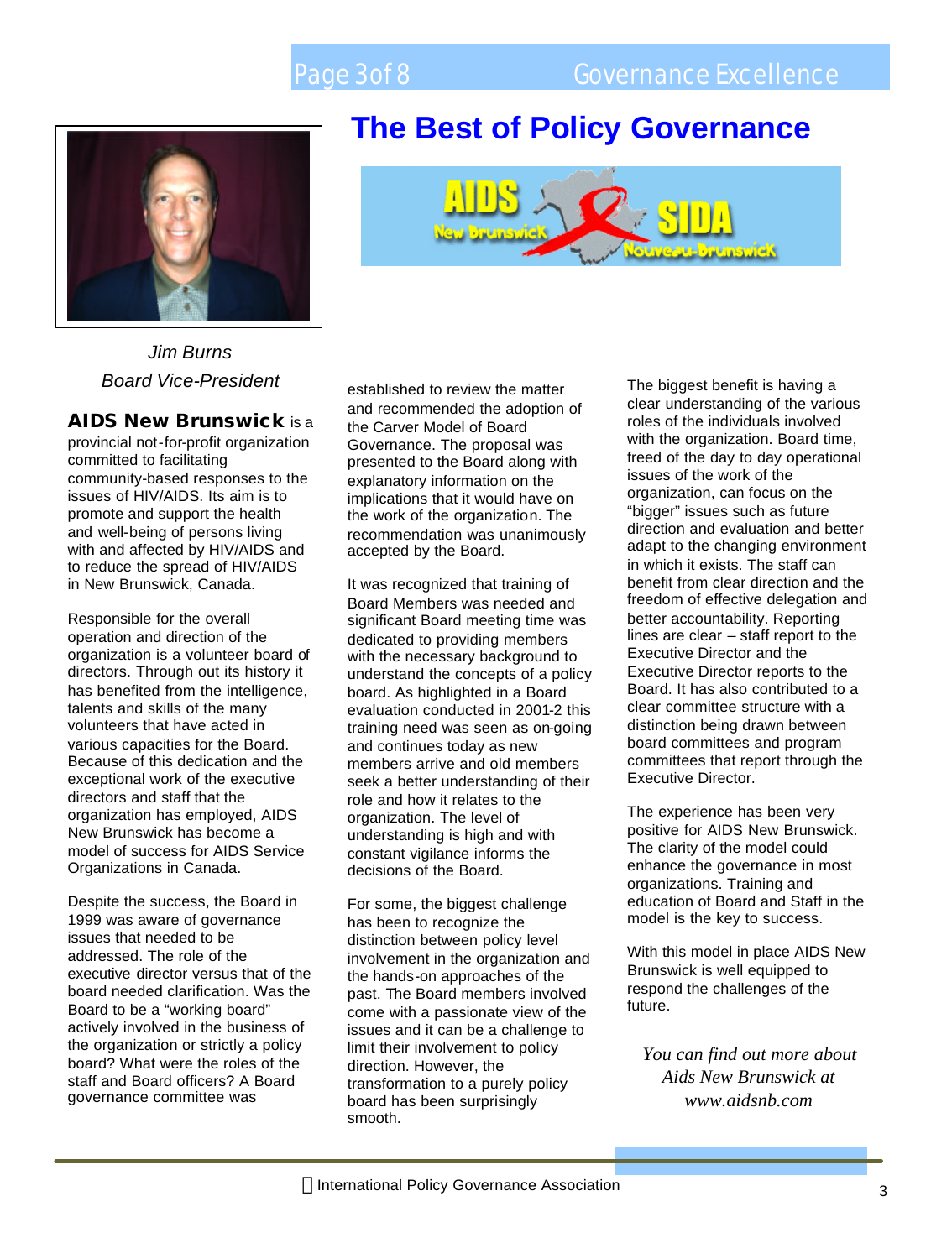Analogies That Communicate - Policy Governance and Your Calendar Governance Excellence

# dear diary

dear calendar

dear daytimer

dear pda

**Caroline Oliver asks you to consider your calendar as an analogous to your Policy Governance manual.**

Whatever you call your calendar – calendar, daytimer, diary or 'personal digital assistant' - I want to know how you think about it - deep down.

Like a Policy Governance manual, your calendar promises you an organized life – but you have to conform to its structure. You must put your appointments in this section and organize them by time and day. Your addresses and phone numbers go in that section and birthdays and other perennial dates go in the front along with useful records like your vehicle licencing details.

Note that your calendar, like your Policy Governance manual, does *not* tell you what appointments to make or when to make them. Nor does it tell you whose addresses to keep and whose to ignore, whose birthdays to celebrate and whose to forget. As with your Policy Governance manual, the content is yours and yours alone.

But come on… confess, how do you really think of your calendar? Do you resent it sometimes? Does it feel like your master rather than your tool? Wouldn't you love to just throw it over your shoulder and live life spontaneous and

free? So think about it – think hard – why do you hold onto that darn thing?

When I ask boards that question, the answers pour out. We need our calendars because life's a mess without them. Without our calendars we miss things, forget things and, failing to keep to our word, we let others and ourselves down. Without our calendars we find ourselves having to reinvent things over and over again, we lose productivity and feel harassed and over-burdened.

Maybe life without our calendars is not so free after all. Especially given that they are *our* calendars and we can change them anytime – it's just that we will be able to see the consequences of our decisions clearly.

So remember, your Policy Governance manual, like your calendar, is a true friend. It will keep you on track, help you see what you need to do when you want to change track, ease your mind, organize your life, foster your relationships with all the important people in your life … and the only cost to you is having to suppress the occasional urge to tear it, page by page, into teeny weeny shreds!!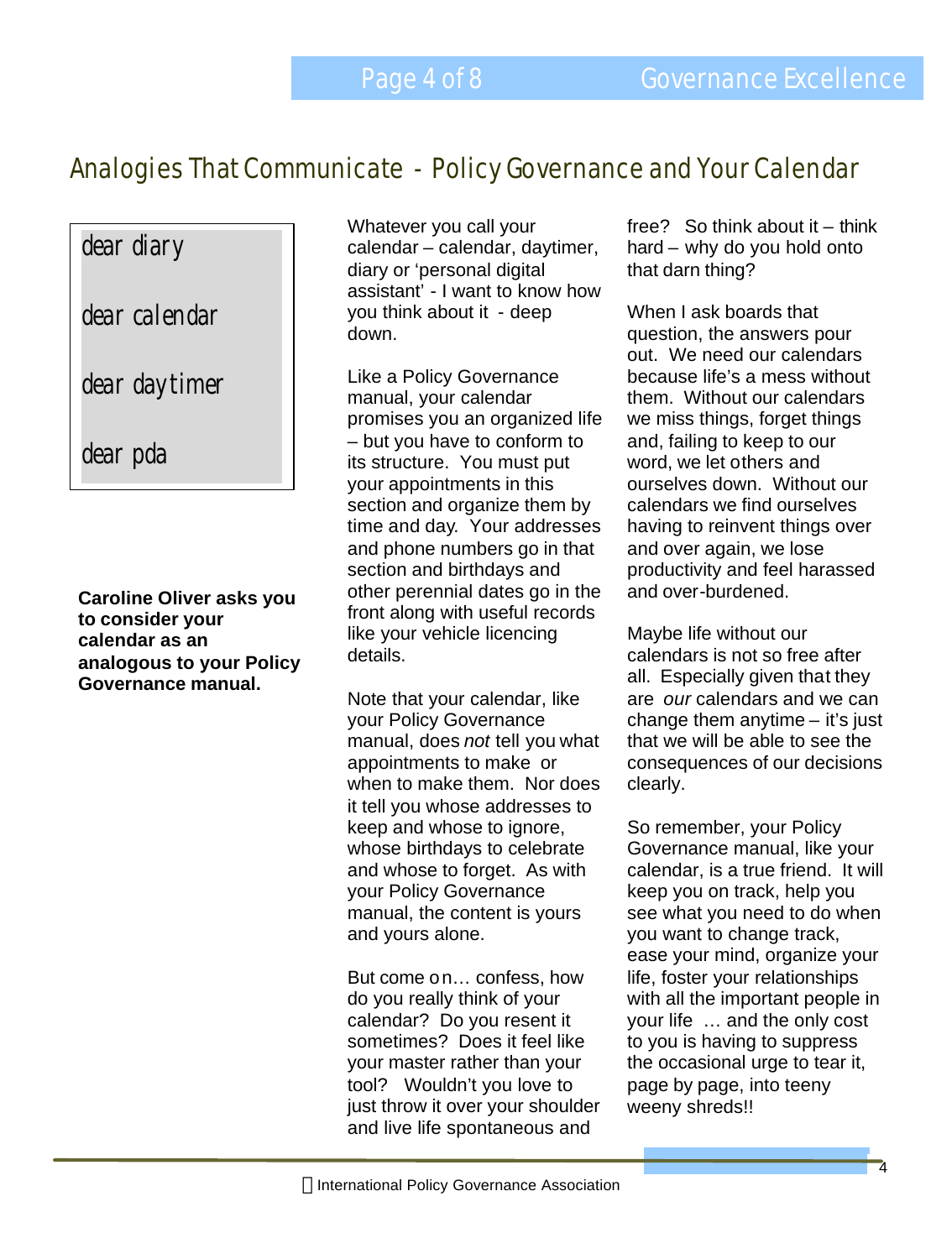**Page 5 of 8 Governance Excellence**

# **HOT TIP!!**

#### **ADVANCE NOTICE**

*The International Policy Governance Association (IPGA) is proud to present...*

**THE FUTURE OF BOARDS:** REALIZING THE PROMISE OF OWNER-ACCOUNTABILITY Chicago (Bloomingdale), Illinois *June 10-12, 2004*

As the world seeks better governance at all levels, IPGA presents its first in a series of regional conferences designed to enhance and further understanding of Policy Governance® through lively discussion and shared practical experience.

#### **Key Features**

- ß keynote presentation by world-renowned author and governance expert, Dr. John Carver;
- special presentations by other experts in the field of effective, owner-accountable governance;
- a variety of interactive and experiential workshops designed to teach, to inspire, and to provoke thought on good governance, how to get there, and where it can take us;
- ß engaging conversations about the triumphs and challenges experienced by other board members, Executive Directors and CEOs, and consultants;
- ß networking opportunities with others sharing an interest in good governance;
- ß chances to participate in creating the future of IPGA;
- exhibits, books, door prizes, and more.

#### **Location**

#### www.indianlakesresort.com

The *Future of Boards* conference will be held at Indian Lakes Resort in Bloomingdale, Illinois. This beautiful resort features spacious, newly renovated guest rooms and suites, 36 holes of championship golf, a full-service spa, fitness center, indoor and outdoor pools, miniature golf course, volleyball, tennis, a variety of dining options, free parking, proximity to local restaurants, shopping

#### **Who should attend**

- ß board and staff members of organizations currently using or learning to use the Policy Governance<sup>®</sup> system;
- ß board and staff members with an interest in improving owner-accountability;
- ß IPGA members;
- ß consultants working to strengthen the ability of client boards to govern well;
- ß individuals interested in the pursuit of governance excellence and the future of boards.

#### **PLANNING A BOARD RETREAT?**

This one comes with a Conference, Networking Opportunity, Meeting Space and Discount Accommodation in a luxury resort already built in!!



and attractions, and, above all, an ideal learning and networking atmosphere.

#### **More information**

Have a question or an idea about the *Future of Boards* conference? Contact the Conference Coordinator, Susan Mogensen, at 613-833-2766 (Ottawa, Canada) or susan@browndogconsulting.com for more information about the conference, registration, sponsorship, and presentation opportunities. Additional information will also become available soon at IPGA's website, **www.policygovernanceassociation.org**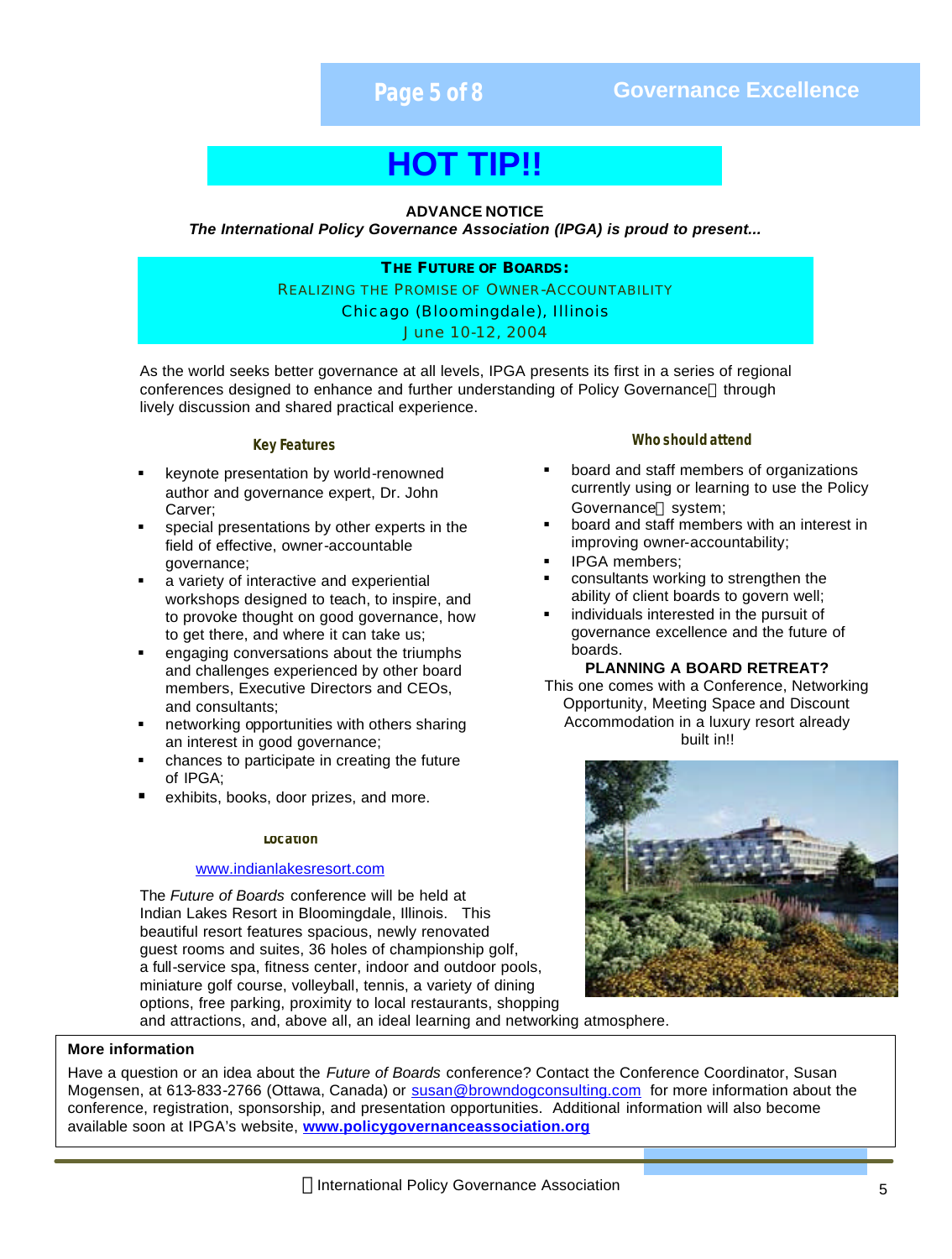

Jan Maas and his wife and consulting partner, Manette, have been making waves about Policy Governance in the Netherlands for the last six years.

Here Jan describes the current stage of development across all sectors.

# Policy Governance in the Netherlands

In the Netherlands, attention to the needs and flaws of governance is higher than ever before. How come? First of all there is a considerable movement to effect mergers going on in all areas of non-profit and profit organizations, which is making people reconsider their governance and management. People are looking into alternatives and are open for change. Yet, this in itself is not enough to account for all the growth in attention, the search for costeffectiveness is not a new phenomena.

In addition, the Netherlands has recently had its own issues similar to those arising from the Enron and Worldcom-affairs. For example, you may have heard about the over-stated earnings of the Dutch company, Ahold, or the lack of control on the construction-business (which even lead to an official Parliamentary Enquiry). Those affairs have triggered much "good governance" discussion including many articles on the extravagance of fees and bonuses for CEO's, lack of control and lack of transparency. Similar issues fi ve years ago lead to strong recommendations from a National Committee, which now have been followed by new, even stronger recommendations (a Code of Conduct) just one week ago. All in all, governance is on the agenda, nationwide.

This does not imply that Policy Governance is the obvious alternative. As in the United States, the recommendations are, what John Carver would call, "more of the same". Forty recommendations in 1998 are now followed by over a hundred recommendations in 2003. Instead of focusing on an elementary discussion of the concept and repertoire of good governance, the focus is upon rules and regulations, which will probably stimulate governors' and managers' creativity on how to deal with rules and regulations rather than stimulating improvement of governance itself.

Corporate Boards in the Netherlands do not yet know the Carver model. I have been able to get some quotes and a reference to John Carver's and Caroline Oliver's book into the latest report of the National Committee mentioned above but there is still a long road to travel. Maybe in November some more corporate governors will get to know the

Policy Governance model when I am hoping to have John Carver speaking to an annual gathering.

The non-profit sector, or at least some parts of it –in particular education and health care- have begun to open up for Policy Governance. My efforts over the last six years have drawn the attention of most of the players in those areas: many governing boards of schools and colleges now know about Policy Governance; I have implemented it in tens of those; several national associations of boards, both in education and in health care, have come to be interested, which has brought about more written exposure as well as the opportunity to reach larger groups. Of course my background – as a managing director of one of the four national Associations of governing bodies in Education - helped to open this up.

However, although Policy Governance much better known and appreciated by these sectors, it isn't necessarily accepted as the best alternative. Part of the scepticism is the resistance people have to any "model-thinking": They think of a model as a tool to analyse a situation, not a solution. They also consider a "model" to be too rigid a way to organize real operational work - too much of a simplification of reality to be useful. This kind of criticism I can cope with by showing the full capacity of Policy Governance. More difficult to cope with is the oddity that for non-profits, the corporate model, though under severe attack, is still the exemplar of good governance. For the last five to ten years non-profit organizations have preferred to copy the corporate model to improve their governance, rather than allow themselves to think about a new way. It takes them a while to find out that, the corporate approach still fails to provide clarity and, most of all, the ability to proactively state values and criteria.

There are a whole lot of challenges out there for humble Policy Governance consultants like my partner Manette and myself, but then ….. we have always enjoyed a challenge!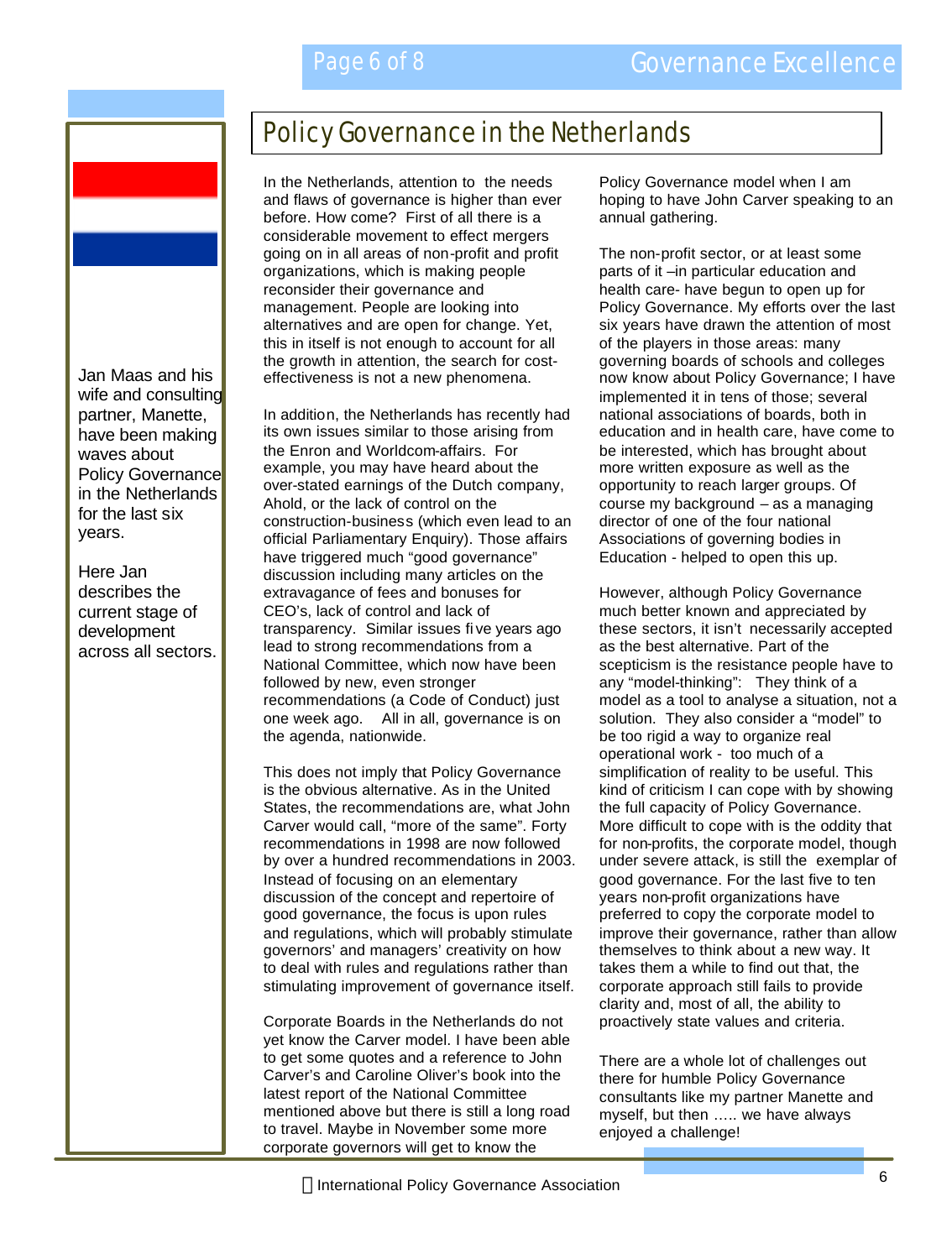# FROM THE CEO

### **Owner-Accountable, Effective Governance**

In our last issue of *Governing Excellence*, I asked you to inquire into the second part of a two-part challenge that impacts all of us committed to Owner-Accountable, Effective Governance - How do we dismantle and overcome the barriers hindering the widespread use of Policy Governance®?

In this issue, I request you inquire into the first part of the challenge – How do we engage the public in distinguishing owner-accountability as a crucial issue that underlies the effectiveness of our organizations and institutions? Owneraccountability, I believe, illustrates the value of governing with Policy Governance.

We could say that all organizations are effective in providing value to the communities they serve, regardless of how they govern themselves. Also, organizations, regardless of how effective they are today, will become more effective when they take on governing with Policy Governance. With Policy Governance, they clearly state the results they are to produce and who will benefit from their efforts. This act alone serves to clarify the purpose of an organization and brings focus to the difference their existence makes in their communities.

However, when boards go further and fully own that their purpose is to be owner-accountable, something else becomes possible. An organization's purpose becomes even clearer, and the results and beneficiaries become more specifically defined. The community rises to become closely connected with the organization, and the organization's existence

becomes closely aligned with the values and needs of the community. An even greater difference gets made in the community.

So, if conceptually being owneraccountable makes a difference in the value organizations provide to their communities, why aren't organizations clamoring to be that? One possibility is because we haven't demonstrated that it does, and therein lays an opportunity for IPGA and its members.

In the May-June 2003 issue of *Board Leadership*, John Carver in his article titled A New Basis for Governance Effectiveness Research borrowed from IPGA's Ends and proposed that the "purpose of governance is *owner-accountable governance"* and suggested that future research on governance should examine "What formulations of board practice enable fulfillment of these conditions."

I see this as valuable research to be undertaken and see IPGA being at its forefront. I also see the importance of examining the question - What values get added to a community as a result of a board being owner-accountable? Many boards may ask themselves today, why would they want to be owneraccountable? Why adopt Policy Governance?

Identifying, connecting with and actively involving owners is not a natural way of being for most organizations that have not been exposed to the principles of Policy Governance. So why would they want to take on this challenge? Many organizations may think they are operating just fine within their existing circles, so why would they want to involve others, especially people who, as owners, could be





*Howard Stier*

seen as someone else to answer to? What would motivate them to shift their paradigm of governing?

That is a question that must be answered and a challenge IPGA must meet. Members can contribute by inquiring into your own or your client's organizations, looking at them from the perspective of owner-accountable governance. Ask yourselves what does owner-accountable governance look like? What are the practices you see in place that support it? What is the value that you and/or your clients see is being added in your/their communities as a result of being owner-accountable?

For me this last question is the heart of what boards are – assuring owner value is delivered. And isn't this the contribution that Policy Governance is? It provides boards the framework for making the difference they exist to make. Now it is just a matter of demonstrating that.

#### **What do you think?**

hstier@policygovernanceassociat ion.org